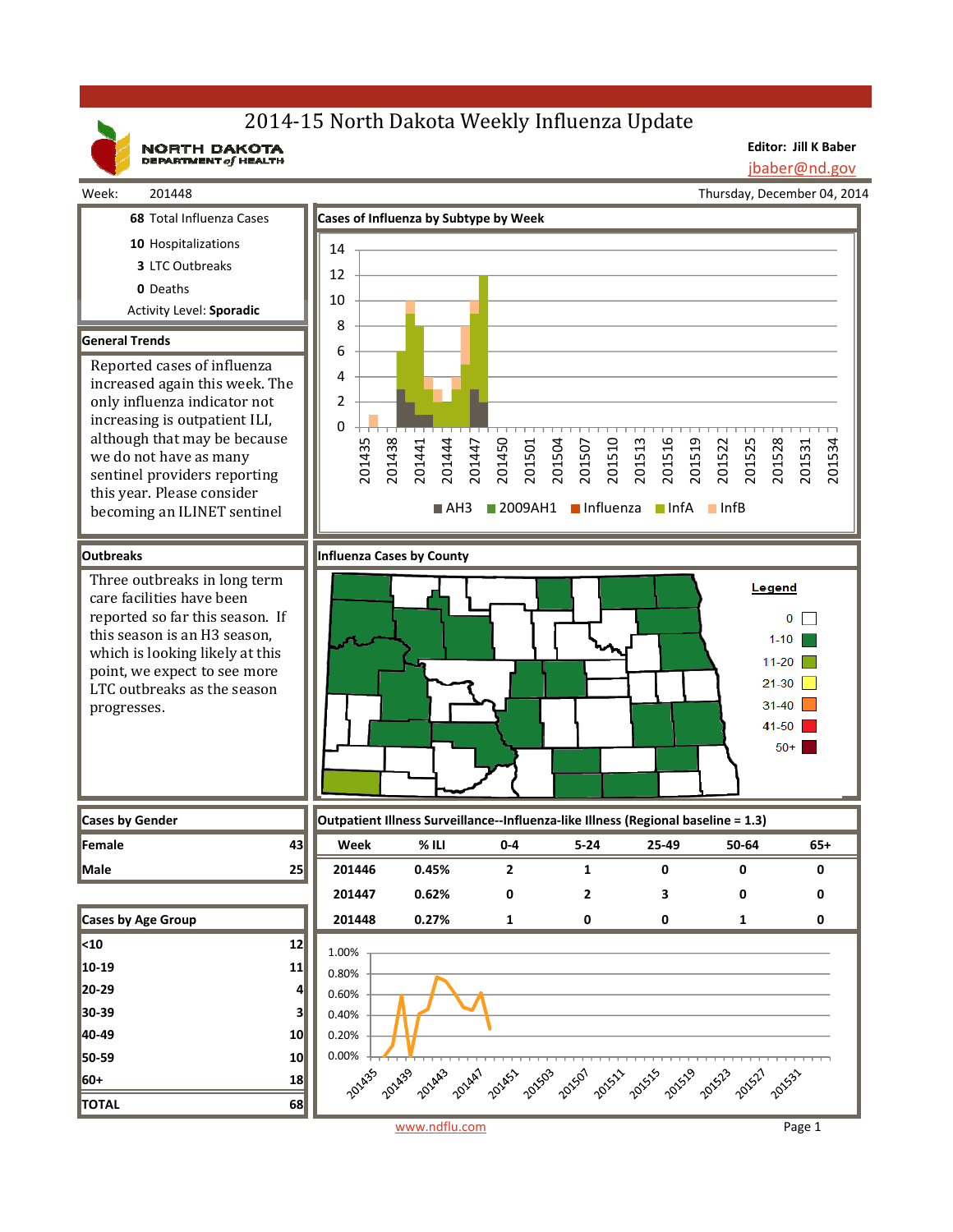# 2013‐14 North Dakota Weekly Influenza Update

**NORTH DAKOTA**<br>DEPARTMENT of HEALTH



### Thursday, December 04, 2014 **North Dakota Syndromic Surveillance‐‐Influenza‐like Illness (ILI)**

The percent of visits for ILI this week in our syndromic surveillance system increased slightly to 0.54%. Syndromic surviellance data includes hospital and walk-in clinic data from facilities across North Dakota, as well as ND data we receive from the Department of Defense.

#### **Sentinal Laboratory Surviellance**

Percent positivity of influenza testing at sentinel laboratories increased again this week to 7.18%. 



\*These data do not represent all laboratory results for influenza.



Percent positivity for RSV decreased to 0.00% this week.

### **National Statistics:**

National influenza activity and surveillance information is available from the CDC FluView website at: http://www.cdc.gov/flu/weekly/, and is updated every Friday.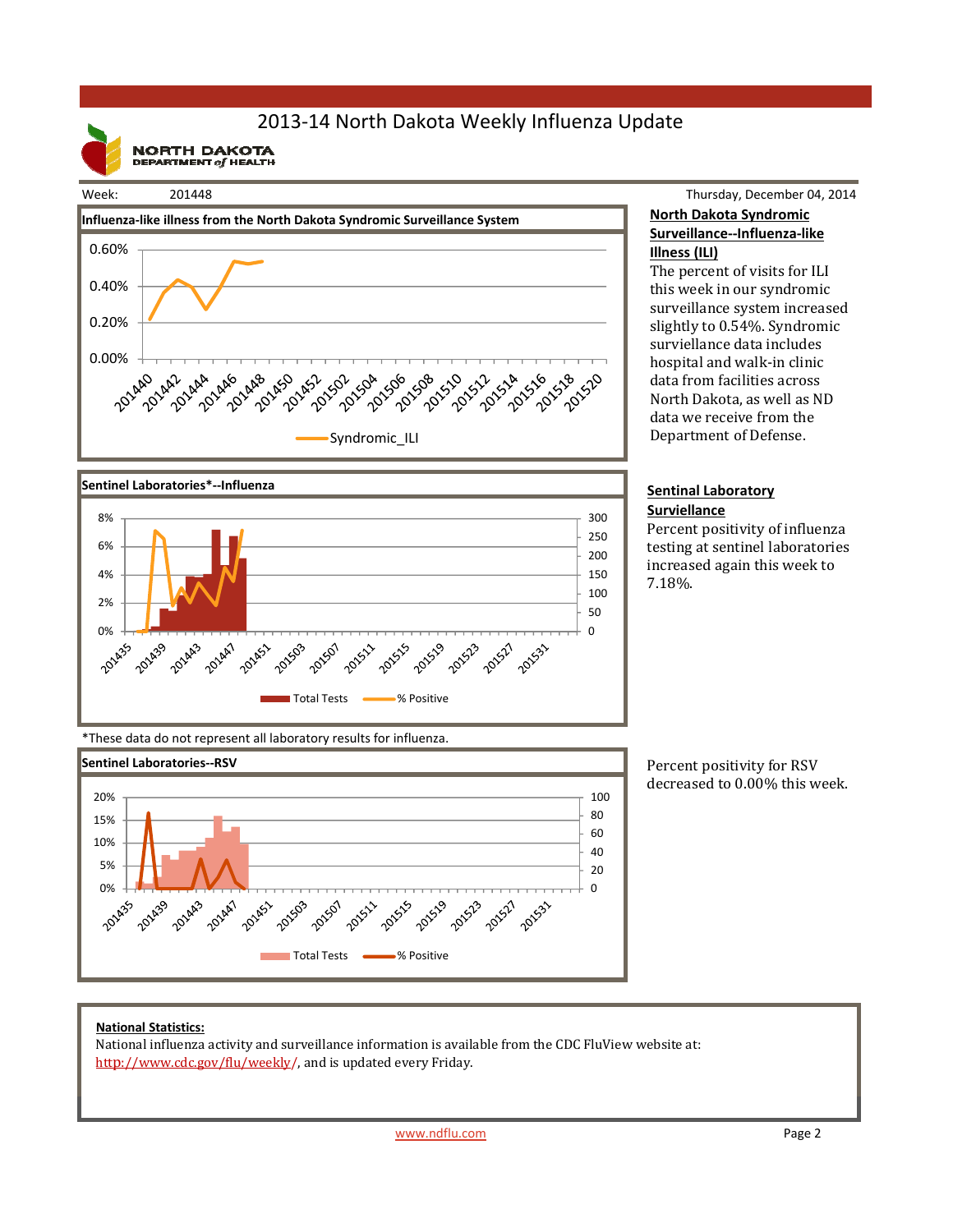# 2013‐14 North Dakota Weekly Influenza Update



**NORTH DAKOTA** DEPARTMENT  $of$  HEALTH

**Regional Statistics**